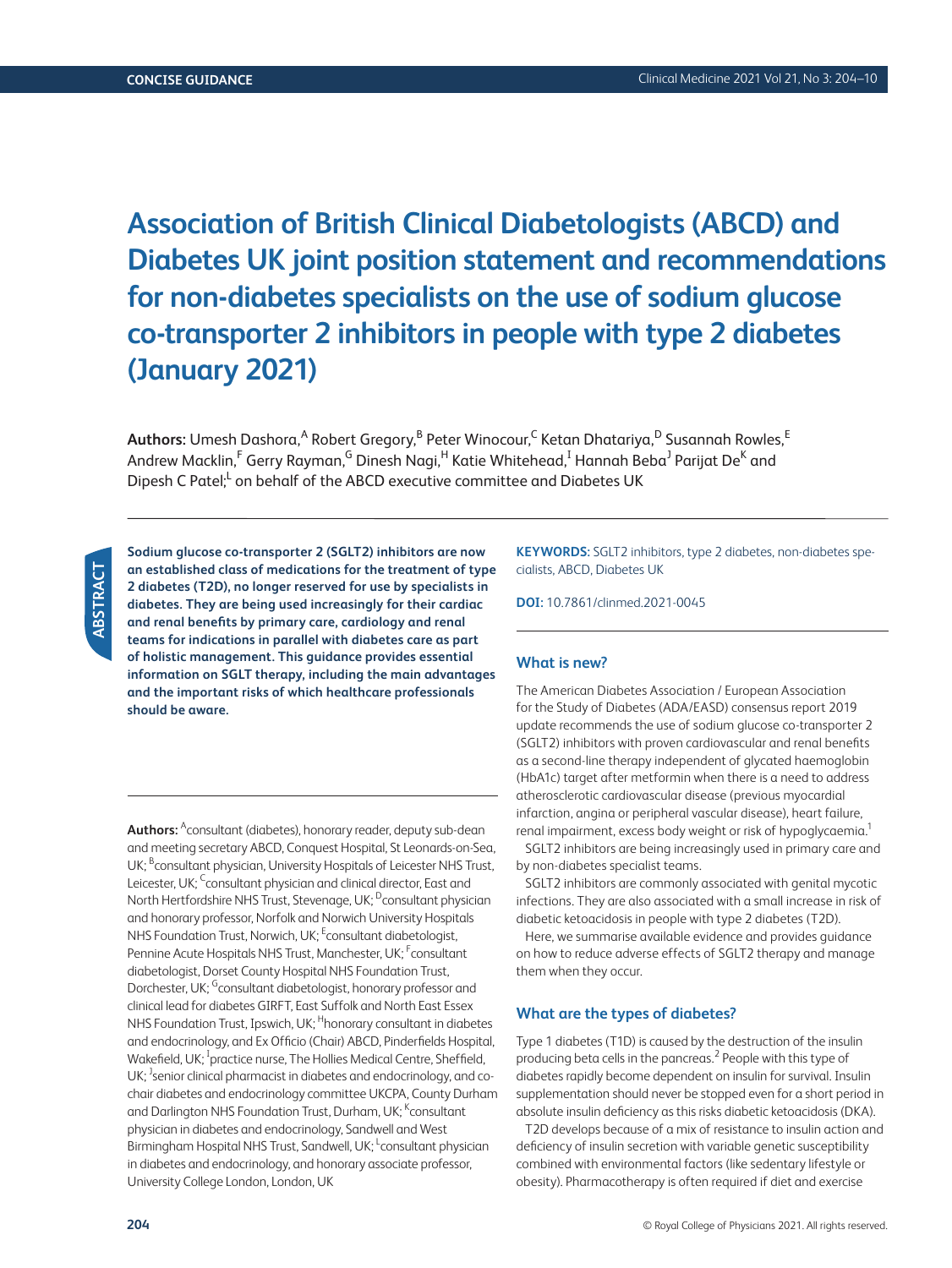alone are not sufficient to control diabetes. Metformin is the firstline therapy. SGLT2 inhibitors or glucagon-like peptide 1 (GLP-1) analogues with proven cardiovascular benefit are increasingly being used as a second-line therapy based on recent clinical trial results. As diabetes progresses, combination therapy may be needed and insulin may be required to manage hyperglycaemia. Some people with apparent T2D may actually have a slowly progressing T1D (latent autoimmune diabetes in adults (LADA) with positive insulin auto-antibodies) or damage to their entire pancreas (type 3c diabetes). These people are at higher risk of DKA. Other groups with T2D are also ketosis-prone for unknown reasons.<sup>3</sup> T2D may present with DKA in some people (particularly of Black ethnicity) but these people often do not require insulin in the long term. In addition, people with T2D and severe illness can have an increase in insulin requirement that precipitates DKA.

## **How is diabetes diagnosed?**

Diabetes is diagnosed by a single fasting plasma glucose ≥7 mmol/L or an HbA1c ≥48 mmol/L in the presence of osmotic symptoms (polydipsia, polyuria, tiredness or thirst) or the same levels on two different occasions in the absence of symptoms.<sup>2</sup> Up to 90% of people with T1D have positive auto-antibodies at presentation. Serum or urine C-peptide is initially low, but present. This declines with time, such that C-peptide becomes undetectable in most by 5 years. C-peptide production also decreases in T2D, although much more slowly.

#### **The unmet need in the treatment of people with T2D**

Up to 50% of people with T2D die from cardiovascular disease with the increased mortality strongly attributed to diabetic kidney disease.<sup>4,5</sup> Therefore, drugs with robust evidence of reducing cardiovascular and renal morbidity and mortality in people with T2D need to be used widely. Additionally, a number of treatment options for T2D are associated with unwanted side effects (such as hypoglycaemia and weight gain). Efficacious drugs not associated with such side effects are also highly desirable.<sup>6</sup>



**Fig 1. Cardiovascular and renal effects of sodium glucose co-transporter 2 inhibitors.**<sup>7</sup> SBP = systolic blood pressure; SGLT2 = sodium glucose cotransporter 2.

# **What are SGLT2 inhibitors?**

SGLT2 inhibitors are an established class of medications for the treatment of diabetes which act by preventing the absorption of glucose and sodium, mainly from the proximal renal tubule in the kidney. Glucose and sodium are, therefore, lost in urine. People do not become hyponatraemic (unless on diuretics as well) as most of the sodium is reabsorbed in the distal tubule. This effect results in decreasing the blood glucose level, weight loss, an osmotic diuresis and a drop in blood pressure (Fig 1).<sup>7</sup> These drugs have been licensed and used widely in people with T2D and have shown significant cardiovascular and kidney benefits in different subsets of this group of patients.<sup>8</sup>

## **What are the benefits of using SGLT2 inhibitors?**

Clinical trials using SGLT2 inhibitors have provided strong evidence in the trial population for reduced risk of major cardiovascular, renal and heart failure events (Tables 1 and 2: evidence differs for different agents within the class) in addition to reducing HbA1c by up to 10 mmol/mol (1.0%) depending upon the initial HbA1c. These medications are associated with a low incidence of hypoglycaemia, weight loss of up to 3 kg of body weight and a reduction in systolic blood pressure of approximately 3–5 mmHg. It is important to select the right patient for SGLT2 inhibitors in order to achieve health benefits (Box 1) without precipitating complications like DKA (Table 3).

# **What to do when initiating SGLT2 inhibitors: information for the patient**

Treatment with SGLT2 inhibitors should be initiated only after ensuring adequate understanding of the person in the following aspects.

- **>** Discuss individualised benefits of taking SGLT2 Inhibitors.
- **>** Common side effects (Table 4).
- **>** Uncommon side effects (Table 4).
- **>** Foot care (Table 4).
- **>** Drink plenty of fluids to avoid dehydration unless you have been told to restrict fluids by your healthcare professionals due to heart or kidney problems or some other reason.

# **How to reduce the risk? Educate the patient about sick day guidance and DKA**

When a person with diabetes is not well and is unable to eat and drink as normal, some simple rules can prevent further deterioration or DKA.<sup>18</sup>

- **>** If ill with diarrhoea, vomiting or fever and unusual drowsiness, stop SGLT2 inhibitors and don't restart until feeling better and eating/drinking fluids normally.
- **>** When people with diabetes who take insulin are not able to eat, it may be possible for them to consume half a glass of milk or fruit juice or yogurt or soup (not clear soup) in place of meals and follow individualised advice from their healthcare professionals about what dose of insulin to take.
- **>** Drink plenty of water / sugar-free fluid to avoid dehydration for up to 24 hours.
- **>** Seek medical advice if particularly unwell with infection or illness.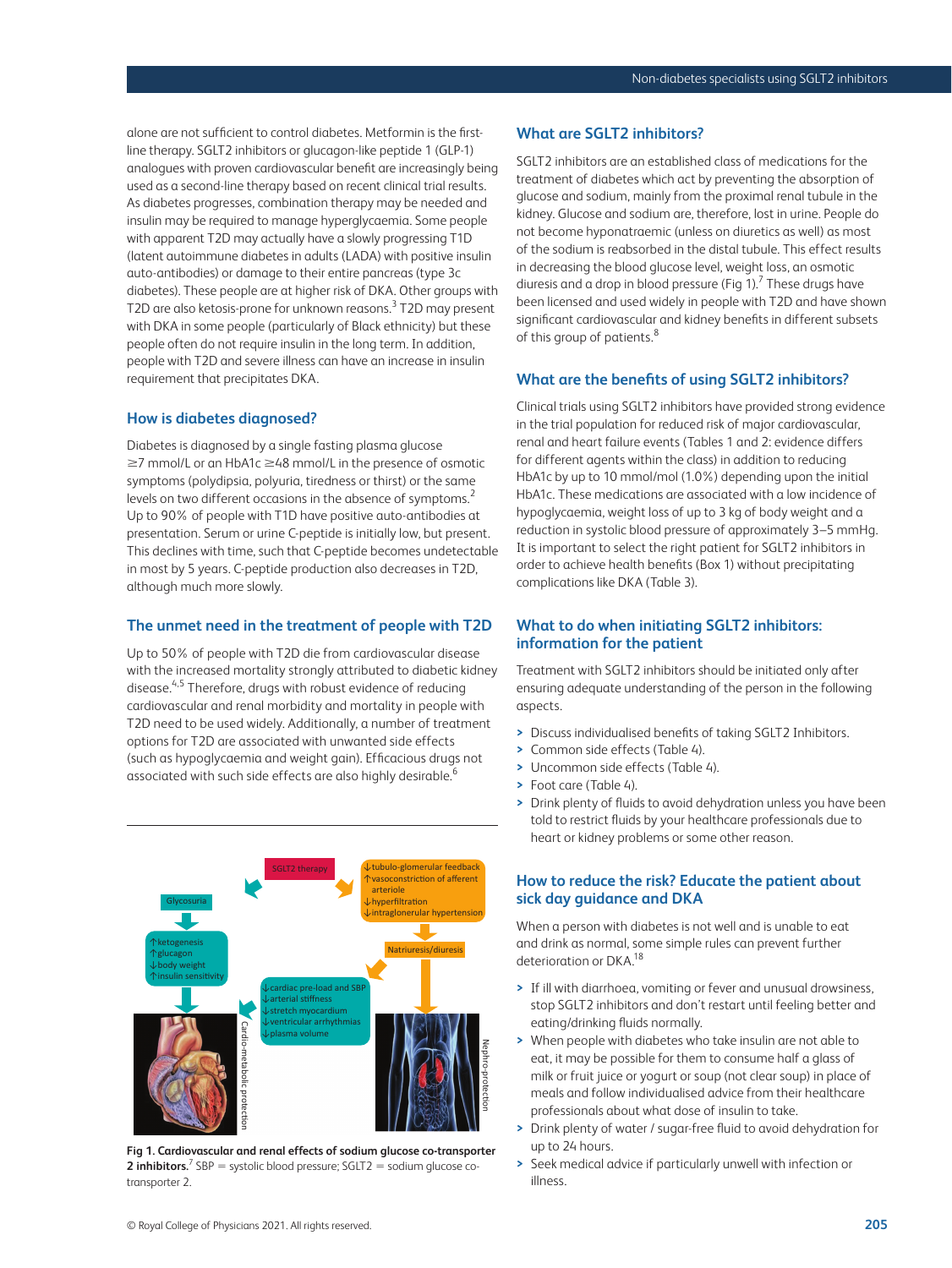| Table 1. Major sodium glucose co-transporter 2       |                                                     |                                                     | inhibitor trials: summary of outcomes                                                                                                                                                                                                                                                                                                                                                                                                                           |                            |                                                        |                                                      |                                                        |                                        |
|------------------------------------------------------|-----------------------------------------------------|-----------------------------------------------------|-----------------------------------------------------------------------------------------------------------------------------------------------------------------------------------------------------------------------------------------------------------------------------------------------------------------------------------------------------------------------------------------------------------------------------------------------------------------|----------------------------|--------------------------------------------------------|------------------------------------------------------|--------------------------------------------------------|----------------------------------------|
|                                                      | Cardiovascular outcome trials in                    |                                                     | type 2 diabetes                                                                                                                                                                                                                                                                                                                                                                                                                                                 |                            | Renal outcome trials                                   |                                                      | Heart failure outcome trials                           |                                        |
| Trial drug                                           | canagliflozin<br>CANVAS                             | DECLARE TIMI-58<br>dapagliflozin                    | EMPA-REG OUTCOME<br>empagliflozin                                                                                                                                                                                                                                                                                                                                                                                                                               | ertugliflozin<br>VERTIS-CV | canagliflozin<br>CREDENCE                              | dapagliflozin<br>DAPA-CKD                            | dapagliflozin<br>DAPA-HF                               | EMPEROR-REDUCED<br>empagliflozin       |
|                                                      | 10,142                                              | 17,160                                              | 7,020                                                                                                                                                                                                                                                                                                                                                                                                                                                           | 8,246                      | 4,401                                                  | 4,304                                                | 4,744                                                  | 3,730                                  |
| <b>Baseline participant</b><br>characteristics       | 65% established<br>factors for CVD<br>CVD; 35% risk | 40% established<br>factors for CVD<br>CVD; 60% risk | All established CVD                                                                                                                                                                                                                                                                                                                                                                                                                                             | All established<br>CVD     | established diabetic<br>kidney disease<br>All T2D with | All chronic kidney<br>disease with or<br>without T2D | with or without<br>All HFrEF II-IV<br>T <sub>2</sub> D | All HFrEF II-IV with<br>or without T2D |
| Major adverse CV<br>event (MACE)                     | $114\%$ <sup>9</sup>                                |                                                     | $114\%$ <sup>12</sup>                                                                                                                                                                                                                                                                                                                                                                                                                                           | $\updownarrow$             | $120\%$ <sup>9</sup>                                   | n/a                                                  | n/a                                                    | n/a                                    |
| hospitalisation for<br>CV death and<br>heart failure | 122%10                                              | $117\%$ <sup>11</sup>                               | $134\%$ <sup>13</sup>                                                                                                                                                                                                                                                                                                                                                                                                                                           | $\updownarrow$             | $131\%^{9}$                                            | $129\%$ <sup>15</sup>                                | $125\%$ <sup>16</sup>                                  | $125\%$ <sup>17</sup>                  |
| Major adverse renal<br>events                        | $47\%^{9}$                                          | $147%$ <sup>11</sup>                                | $139\%$ <sup>12</sup>                                                                                                                                                                                                                                                                                                                                                                                                                                           | $\updownarrow$             | $130\%$ <sup>9</sup>                                   | $139\%$ <sup>15</sup>                                | $\updownarrow$                                         | $150\%$ <sup>17</sup>                  |
| Hospitalisation for<br>heart failure                 | $133%^{9}$                                          | $127%$ <sup>11</sup>                                | $J35\%$ <sup>12</sup>                                                                                                                                                                                                                                                                                                                                                                                                                                           | $130^{14}$                 | $139%^{9}$                                             | n/a                                                  | $130\%$ <sup>16</sup>                                  | $131\%$ <sup>17</sup>                  |
| CV death                                             | $\updownarrow$                                      | $\updownarrow$                                      | $138\%$ <sup>12</sup>                                                                                                                                                                                                                                                                                                                                                                                                                                           | $\updownarrow$             | $\updownarrow$                                         | $\downarrow$                                         | 128%16                                                 | $\updownarrow$                         |
| All-cause mortality                                  | $\updownarrow$                                      | $\updownarrow$                                      | $132\%$ <sup>12</sup>                                                                                                                                                                                                                                                                                                                                                                                                                                           | $\updownarrow$             | $\downarrow$                                           | 131%15                                               | 17%16                                                  | $\updownarrow$                         |
| reported.                                            |                                                     |                                                     | applicable; T2D = type 2 diabetes. Box colours: blue = confirmed significant risk reduction in primary outcome; green = significant risk reduction as exploratory outcome; yellow = no significant/neutral effect; grey = outc<br>Trials differed in their design and population (included), therefore direct comparison should not be made. CV = cardiovascular; CVD = cardiovascular disease; HFrEF = heart failure with reduced ejection fraction; n/a = not |                            |                                                        |                                                      |                                                        |                                        |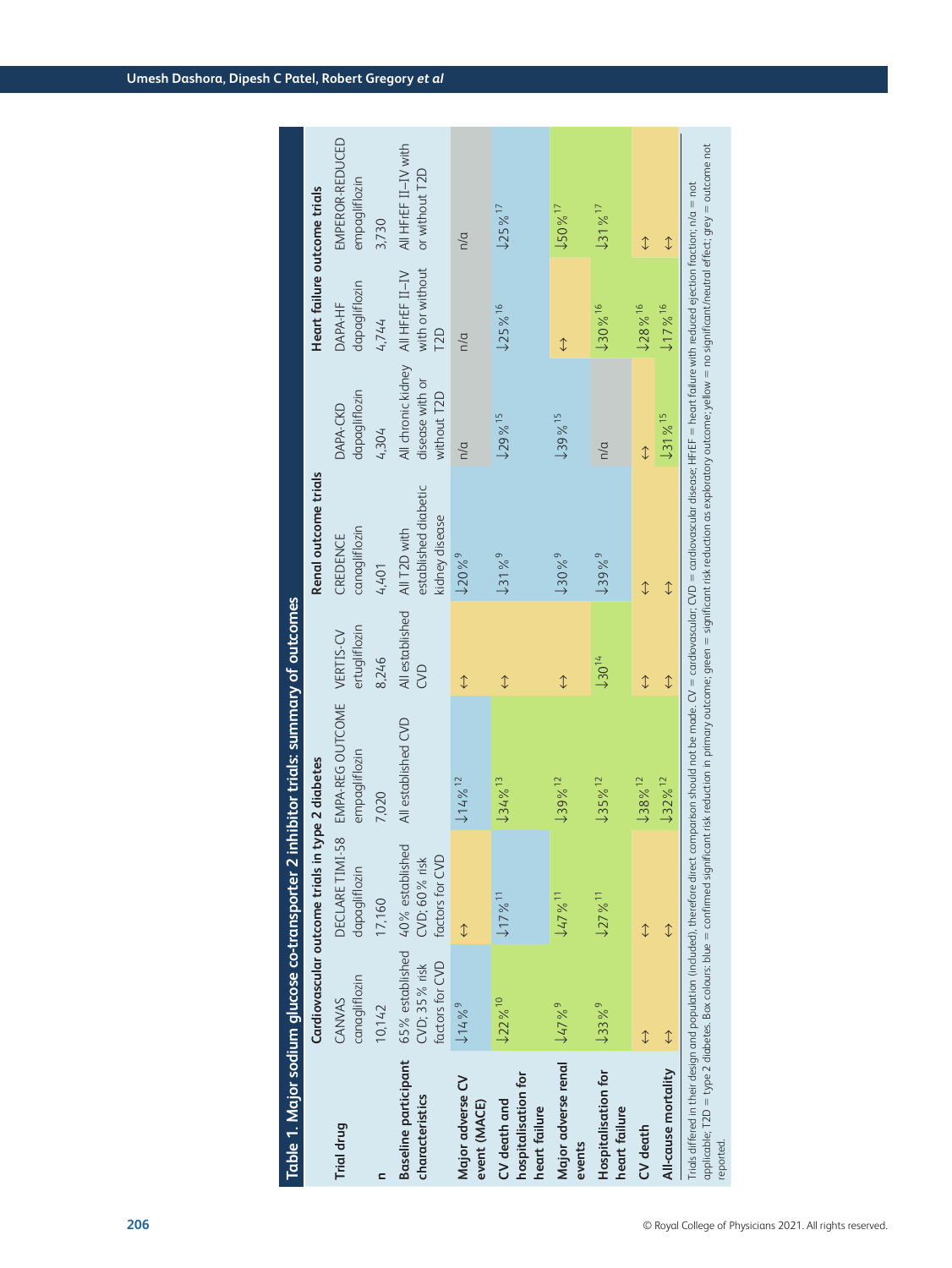# **Table 2. Summary of licensed indications and recommended doses of sodium glucose co-transporter 2 inhibitors in type diabetes**

**Dose adjustment recommendations as per kidney functions**

|                        |                                              |                                                         |                                                           | <u>Dose aujustment recommendations as per muney runctions</u>                              |                                                                                                            |
|------------------------|----------------------------------------------|---------------------------------------------------------|-----------------------------------------------------------|--------------------------------------------------------------------------------------------|------------------------------------------------------------------------------------------------------------|
| <b>SGLT2</b> inhibitor | <b>Licensed indication</b>                   | eGFR > 60                                               | eGFR 45-59                                                | eGFR 30-44                                                                                 | eGFR < 30                                                                                                  |
| Canagliflozin          | Adults with insufficiently<br>controlled T2D | Initiate 100 mg,<br>titrate to<br>$300$ mg if<br>needed | Initiate / continue<br>with 100 mg only                   | Initiate / continue<br>with 100 mg only if<br>albuminuria $>$ 30 mg/<br>mmol at initiation | Continue<br>established<br>treatment with<br>100 mg but do<br>not initiate; stop if<br>dialysis/transplant |
| Dapagliflozin          | Adults with insufficiently<br>controlled T2D | Initiate 10 mg                                          | Continue with 10 mg<br>but do not initiate                | Not recommended                                                                            | Not recommended                                                                                            |
| Dapagliflozin          | HFrEF with or without T2D                    | Initiate 10 mg                                          | Initiate 10 mg                                            | Initiate 10 mg                                                                             | Limited experience                                                                                         |
| Empagliflozin          | Adults with insufficiently<br>controlled T2D | Initiate 10 mg.<br>titrate to 25 mg<br>if required      | Continue with 10 mg<br>only; do not initiate              | Not recommended                                                                            | Not recommended                                                                                            |
| Ertugliflozin          | Glycaemic control only                       | Initiate 5 mg,<br>titrate to 15 mg<br>if needed         | Continue with 5 mg<br>or 15 mg; do not<br><i>initiate</i> | Not recommended                                                                            | Not recommended                                                                                            |

In appropriate high-risk patients, a decision to treat with an SGLT2 inhibitor to reduce risk of cardiovascular, kidney and/or heart failure events should be considered **independent** of HbA1c.

- > Canagliflozin and empagliflozin have label indication for reducing major adverse CV events.<sup>9,12</sup>
- **>** Canagliflozin, dapagliflozin and empagliflozin have shown reduction in hospitalisation for heart failure and to reduce chronic kidney disease progression in CV trials<sup>9,11,12</sup>
	- **>** canagliflozin and dapagliflozin have primary renal outcome data9,15
	- **>** canagliflozin is now licenced for the treatment of diabetic kidney disease in T2D<sup>9</sup>
	- > dapagliflozin and empagliflozin have primary heart failure outcome data<sup>16,17</sup>
	- **>** dapagliflozin is now licenced for the treatment of heart failure with reduced ejection fraction in people with or without T2D.11 When used in people with GFR <45, the effect on glucose lowering is likely to be minimal or absent but the medication is still indicated for people with heart failure with reduced ejection fraction.

Further trial results in areas of chronic kidney disease and heart failure are coming which may impact licensed indications in future. Please refer to current SmPC for individual drug for latest information on licenced indications and dose adjustment recommendations.

 $CV =$  cardiovascular; eGFR = estimated glomerular filtration rate (mL/min/1.73 m<sup>2</sup>); HbA1c = glycated haemoglobin; HFrEF = heart failure with reduced ejection fraction; SGLT2 = sodium glucose co-transporter 2; SmPC = summary of product characteristics; T2D = type 2 diabetes. Box colours: green = initiate; yellow = can  $initiate$  in certain circumstances; orange = do not initiate but can continue established treatment; red = treatment not recommended.

# **Box 1. Who is likely to benefit most from sodium glucose co-transporter 2 inhibitor treatment?**

It is important to select the right patient for SGLT2 inhibitor therapy and avoid in others who may be at high risk of DKA.<sup>18</sup> The following patients are likely to benefit most.

- **>** Adults above 18 years with T2D and one or more of the following:
	- > established / high risk of cardiovascular disease<sup>a</sup>
	- **>** chronic kidney disease with albuminuria<sup>a</sup>
	- **>** history of heart failure<sup>a</sup>
	- **>** inadequate glycaemic control with need to minimise hypoglycaemia
	- **>** inadequate glycaemic control with need to minimise weight gain / encourage weight loss.
- **>** Patients with a clear understanding of the risks associated with SGLT2 inhibitors and how to reduce those risks.

 $a$ Please refer to Table 1 for evidence of benefit for individual agents. DKA = diabetic ketoacidosis; SGLT2 = sodium glucose co-transporter 2.

- **>** DKA is an uncommon but serious side effect characterised by the build-up of acidic chemicals in the blood called ketones. $^{23}$
- **>** Ketones are produced due to insulin deficiency in the body which can be absolute or relative.
- **>** Illness, infections, starvation, carbohydrate deficient diet, excessive exercise, alcohol, surgery, illicit drugs, reduced insulin dose (if on insulin) and dehydration increase the risk of DKA.
- **>** Be aware that glucose levels can be normal because of the way SGLT2 inhibitors work. Thus, ketone levels can be high even with a normal glucose!
- **>** If you have nausea, vomiting, abdomen pain, stupor, fatigue and difficulty breathing, then you or people close to you should suspect DKA and seek immediate medical advice.
- **>** Urine ketone levels are not always reliable. Test your capillary ketone if you have a ketone meter or go to your local hospital for blood ketone testing.
- **>** If ketones are >1.5 mmol/L, further blood tests may be needed to confirm or exclude DKA.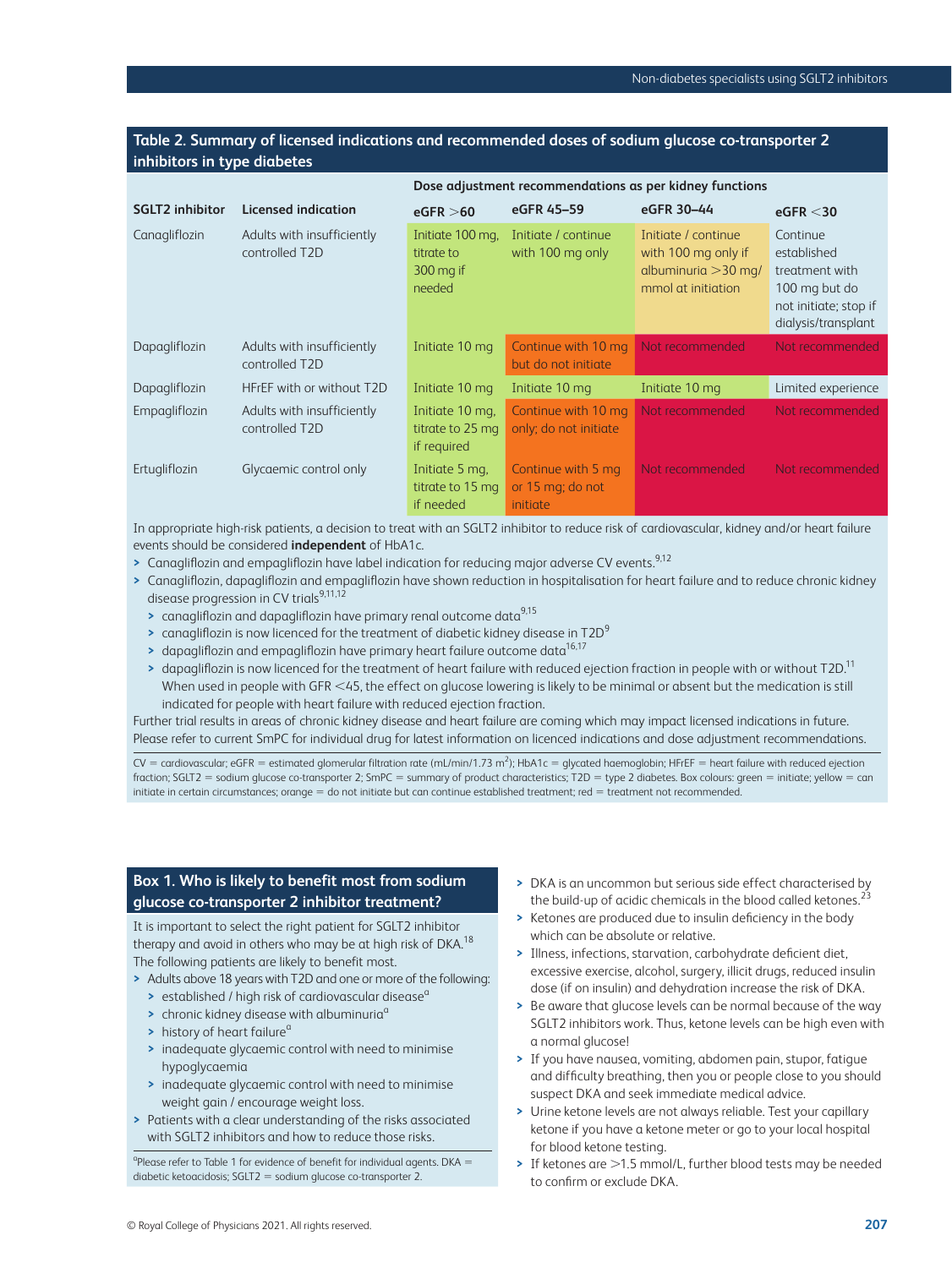# **Table 3. Who is likely to be at risk with sodium glucose co-transporter 2 inhibitors? Use with caution in the following situations: >** Person adhering to a ketogenic diet **>** Body mass index under 25 kg/m<sup>2</sup> (under 23 kg/m<sup>2</sup> in South Asian patients) **>** Person considered at high risk of acute effects of hyperglycaemia (such as dehydration due to non-adherence to medication) **>** Person with very high level of HbA1c >86 mmol/mol (∼10% in old HbA1c units) **>** People diagnosed with or at risk of frailty **>** Cognitive impairment as it may interfere with the adequate understanding to take action to prevent and identify DKA **>** On chronic oral steroids **>** Recent weight loss **>** Long duration of diabetes (generally over 10 years from diagnosis) **Avoid in the following situations: >** Past history of diabetic ketoacidosis **>** Eating disorder **>** eGFR lower than allowed in the up-to-date licensing of the medication being considered **>** Person with excess alcohol consumption or IVDU **>** Unwell person (acute medical illness including COVID-19, surgery or planned medical procedure) > Any diagnosis or suspicion of diabetes due to other causes, including T1D,<sup>a</sup> latent autoimmune diabetes (LADA), other genetic causes of diabetes, known pancreatic disease or injury, or people who rapidly progressed to needing insulin within 1 year of diagnosis **>** Pregnant, breast feeding, female in the child-bearing years and sexually active without contraception **>** Age <18 years **>** Suspected or possible T1D except under specialist supervision (dapagliflozin 5 mg only)<sup>a</sup> **>** Inpatient with acute vascular event who is not stable Seek advice from the local diabetes team if unsure about the benefits and risks. <sup>a</sup>Only dapagliflozin 5 mg is licensed for use in T1D in certain circumstances and

should be initiated and supervised by a specialist. Sotagliflozin (SGLT1+2 inhibitor) 200 mg is also approved by NICE for similar circumstances but not currently available in the UK. eGFR = estimated glomerular filtration rate; DKA = diabetic ketoacidosis; HbA1c = glycated haemoglobin; IVDU = intravenous drug users;  $NICE = National Institute for Health and Care Excellence; T1D = type 1 diabetes.$ 

| Table 4. Adverse reactions to sodium glucose co-transporter 2 inhibitors <sup>9,11,12,19–21</sup> |                                                                                                                                    |                                                                                                                                                                                                |  |  |  |  |
|---------------------------------------------------------------------------------------------------|------------------------------------------------------------------------------------------------------------------------------------|------------------------------------------------------------------------------------------------------------------------------------------------------------------------------------------------|--|--|--|--|
| <b>Adverse reaction</b>                                                                           | Frequency                                                                                                                          | <b>Notes</b>                                                                                                                                                                                   |  |  |  |  |
| Genital mycotic infections                                                                        | Common / very common                                                                                                               | Both male and female. Provide genital hygiene advice.<br>Most initial cases can be treated with topical antifungals<br>and won't recur. Consider reviewing therapy if recurrent<br>infections. |  |  |  |  |
| Increased urination                                                                               | Common                                                                                                                             | Increased frequency and/or increased volume.                                                                                                                                                   |  |  |  |  |
| Urinary tract infections                                                                          | Common                                                                                                                             | In recent large trials, any increase in risk was small and<br>non-significant.                                                                                                                 |  |  |  |  |
| Volume depletion side effects<br>(thirst, postural dizziness,<br>hypotension and dehydration)     | Common/uncommon (varies with agent)                                                                                                | Caution in frail/elderly. Consider measuring blood pressure<br>in lying and standing position in those at risk of fall and<br>those on diuretics                                               |  |  |  |  |
| Diabetic ketoacidosis                                                                             | Rare: $<$ 1/1,000 in SmPC (between 0 and<br>2 additional events per 1,000 person-years<br>in RCTs); real life events may be higher | Inform and advise patients and healthcare professionals<br>about how to prevent diagnose and treat DKA                                                                                         |  |  |  |  |
| Amputation                                                                                        | Uncommon: event rate <1/100 in SmPC<br>(between 0 and 3 additional events per                                                      | Encourage routine preventative foot care; regular foot<br>checking                                                                                                                             |  |  |  |  |
|                                                                                                   | 1,000 person-years in RCTs); <sup>a</sup> real-life<br>events may be lower                                                         | Advise patients to report wounds, discoloration or tender/<br>painful feet                                                                                                                     |  |  |  |  |
|                                                                                                   |                                                                                                                                    | Consider stopping therapy if significant foot problems<br>arise (such as infection or skin ulcers)                                                                                             |  |  |  |  |

<sup>a</sup>Excess amputations were only seen in one study; subsequent studies with the same SGLT2 inhibitor and others have not confirmed a significant increase; any risk is likely to be very low. Necrotising fasciitis (Fournier's gangrene): post-marketing reports have been reported (six yellow card reports in >500,000 patient-years. Recent large trials have not shown any increase in risk. Patients should be advised to seek urgent medical attention if they experience fever/malaise along with pain, tenderness or redness in the genital or perineal area.<sup>22</sup> DKA = diabetic ketoacidosis; SmPC = summary of product characteristics. Frequency: very common =  $\geq$ 1/10; common = ≥1/100 to <1/10; uncommon = ≥1/1,000 to <1/100; rare = ≥1/10,000 to < 1/1,000.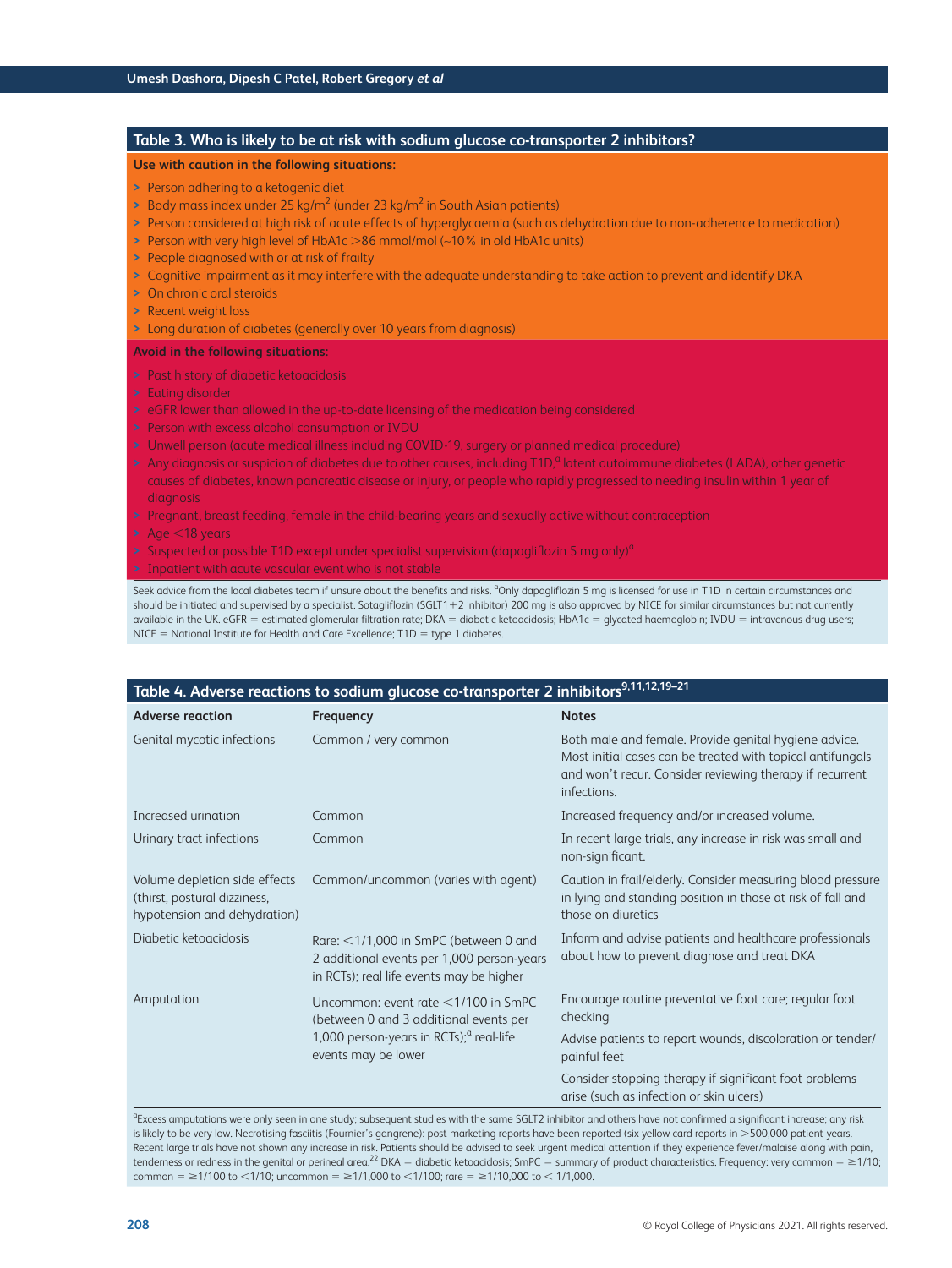- **>** As ketones may lead to worse surgical outcome, SGLT inhibitors should be stopped 48 hours before elective surgery. However, ketones should be tested for in the presence of symptoms suggestive of DKA even after interruption of SGLT2 inhibitors. In addition, ketones should be periodically checked (as required) if the admission is for emergency surgery. SGLT2 inhibitors can be restarted 24 hours after resuming normal oral intake.
- **>** Useful information has been produced by national cardiology, renal and metabolic associations which can be downloaded and shared with people with diabetes.<sup>24</sup>

# **What to do when initiating SGLT2 inhibitors: information for the prescriber**

When SGLT2 inhibitors are started, the healthcare provider should document completion of the education session with the person with diabetes and offer some advice on who to contact if the person taking the SGLT2 inhibitor is not feeling well. Glucose lowering medications that may cause hypoglycaemia, such as insulin and sulphonylureas, should be reviewed and consideration should be given to reduce the dose when SGLT2 inhibitor is started, particularly if the individual's HbA1c is at target when the treatment is being initiated. If the insulin requirement reduces considerably, one should be cautious of a higher risk of developing DKA. The healthcare professional should review diuretic and antihypertensive therapy periodically if hypertension improves or if there is postural hypotension.

# **How to reduce the risk of DKA and manage it? Educate the health professionals**

In patients with diabetes on SGLT2 inhibitors with symptoms suggestive of DKA, ketosis should be confirmed by measuring capillary or venous blood ketone. If the ketone levels are above 1.5 mmol/L, acidosis should be checked by measuring venous bicarbonate (<18 mmol/L) or venous pH (<7.38). Blood glucose level in this situation can be normal because SGLT2 inhibitors induce glucose excretion. If DKA is confirmed (ketones >3.0 mmol/L, bicarbonate <15 mmol/L and pH <7.30), then the severity will be assessed by local criteria and treated according to the Joint British Diabetes Society (JBDS) guidelines or a locally adapted protocol.<sup>23</sup> Intravenous glucose in addition to fixed rate insulin infusion may be required to avoid hypoglycaemia while treating euglycaemic DKA.

## **When to stop treatment with SGLT2 inhibitors?**

It is useful to remember that SGLT2 inhibitors may have to be temporarily stopped in situations which can increase the risk of DKA. Healthcare professionals should be especially careful in the following situations. After an episode of DKA the medications should not be restarted in future.

- **>** Suspend SGLT2 inhibitors in the following circumstances:
	- **>** acute medical admission including COVID-19
	- **>** admission for elective surgery or procedure requiring starvation
	- **>** vomiting
	- **>** dehydration.
- **>** Restart only AFTER patient has been eating normally for AT LEAST 24 hours AND no longer acutely unwell.
- **>** Alternative diabetes treatment may be required in the interim.

In summary, SGLT2 inhibitors are a major advance in the management of T2D with additional cardiovascular and renal benefits. These drugs are now being commonly used by primary care physicians, cardiologists and nephrologists and some understanding of their potential benefits and possible side effects is critical. ■

## **Acknowledgement**

A version of this paper, adapted for a primary care audience, is due to be published in Dashora U, Wheatcroft S, Winocour P *et al*; on behalf of the CaReMe UK partnership. Take a holistic approach to the management of diabetes and co-morbidities. *Guidelines in Practice* 2021;24[. www.guidelinesinpractice.co.uk/456004.article](http://www.guidelinesinpractice.co.uk/456004.article)

## **References**

- 1 Buse JB, Wexler DJ, Tsapas A *et al*. 2019 update to: management of hyperglycemia in type 2 diabetes, 2018. A consensus report by the American Diabetes Association (ADA) and the European Association for the Study of Diabetes (EASD). *Diabetes Care* 2020;43:487–93.
- 2 American Diabetes Association. 2. Classification and Diagnosis of Diabetes: Standards of Medical Care in Diabetes-2020. *Diabetes Care* 2020;43:S14.
- 3 Dhatariya KK, Glaser NS, Codner E, Umpierrez GE. Diabetic ketoacidosis. *Nat Rev Dis Primers* 2020;6:40.
- 4 World Health Organization. *Diabetes: Data and statistics*. WHO. [www.euro.who.int/en/health-topics/noncommunicable-diseases/](http://www.euro.who.int/en/health-topics/noncommunicable-diseases/diabetes/data-and-statistics) diabetes/data-and-statistics [Accessed 14 January2020].
- 5 Afkarian M, Sachs M, Kestenbaum B *et al*. Kidney disease and increased mortality risk. *Journal of American Society of Nephrology* 2013,24:302–8.
- 6 Bar-Tana J. Type 2 diabetes unmet need, unresolved pathogenesis, mTORC1-centric paradigm. *Rev Endocr Metab Disord* 2020;21:613–29.
- 7 De Block C. SGLT2 inhibitors and GLP-1 receptor agonists: a sound combination. *Lancet Diabetes Endocrinol* 2018;6:349–52.
- 8 Loutradis C, Papadopoulou E, Angeloudi E, Karagiannis A, Sarafidis P. The Beneficial Hemodynamic Actions of SGLT2 Inhibitors beyond the Management of Hyperglycemia. *Curr Med Chem* 2020;27:6682–702.
- 9 Electronic Medicines Compendium. *Invokana 100 mg and 300 mg film-coated tablets. Summary of product characteristics*. EMC. [www.medicines.org.uk/emc/product/8855](http://www.medicines.org.uk/emc/product/8855) [Accessed 12 November 2020].
- 10 Neal B, Perkovic V, Mahaffey KW *et al*. Canagliflozin and cardiovascular and renal events in type 2 diabetes. *N Engl J Med* 2017;377:644–57.
- 11 Electronic Medicines Compendium. *Forxiga 5 mg and 10 mg film coated tablets. Summary of Product Characteristics*. EMC. www. [medicines.org.uk/emc/product/2865/smpc \[Accessed 12 Novem](http://www.medicines.org.uk/emc/product/2865/smpc)ber 2020].
- 12 Electronic Medicines Compendium. *Jardiance 10 mg and 25 mg film-coated tablets. Summary of Product Characteristics.* EMC. [www.medicines.org.uk/emc/product/5441/smpc \[A](http://www.medicines.org.uk/emc/product/5441/smpc)ccessed 12 November 2020].
- 13 Zelniker TA, Wiviott SD, Raz I *et al*. SGLT2 inhibitors for primary and secondary prevention of cardiovascular and renal outcomes in type 2 diabetes: a systematic review and meta-analysis of cardiovascular outcome trials. *Lancet* 2019;393:31–9.
- 14 Cannon CP, Pratley R, Dagogo-Jack S *et al*. Cardiovascular outcomes with ertugliflozin in type 2 diabetes. *N Engl J Med* 2020;383:1425–35.